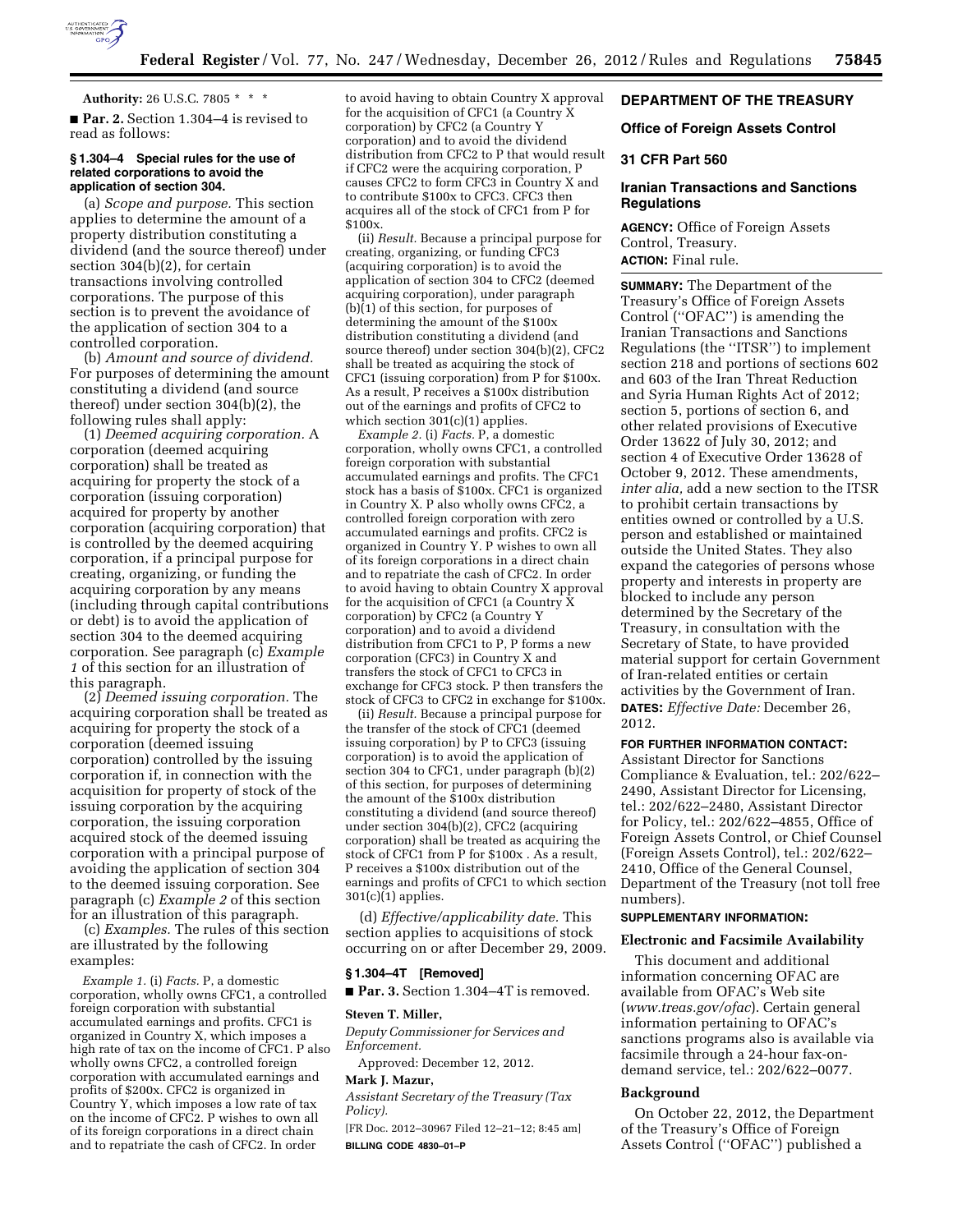final rule in the **Federal Register** (77 FR 64664) changing the heading of the former Iranian Transactions Regulations to the Iranian Transactions and Sanctions Regulations, 31 CFR part 560 (the ''ITSR''), amending the renamed ITSR, and reissuing them in their entirety, to implement Executive Order 13599 of February 5, 2012 (''E.O. 13599''), and sections 1245(c) and (d)(1)(B) of the National Defense Authorization Act for Fiscal Year 2012 (Pub. L. 112–81). This final rule made many significant amendments, as well as technical and conforming changes, to the ITSR. OFAC is now amending the ITSR to implement the sections discussed below of Executive Order 13622 of July 30, 2012, ''Authorizing Additional Sanctions With Respect to Iran'' (''E.O. 13622''), the Iran Threat Reduction and Syria Human Rights Act of 2012 (Pub. L. 112–158) (the ''TRA''), and Executive Order 13628 of October 9, 2012, ''Authorizing the Implementation of Certain Sanctions Set Forth in the Iran Threat Reduction and Syria Human Rights Act of 2012 and Additional Sanctions With Respect to Iran'' (''E.O. 13628'').

On July 30, 2012, the President, invoking the authority of, *inter alia,* the International Emergency Economic Powers Act (50 U.S.C. 1701 *et seq.*) (''IEEPA''), issued E.O. 13622. The President issued E.O. 13622 to take additional steps with respect to the national emergency declared in Executive Order 12957 of March 15, 1995 (''E.O. 12957''), particularly in light of the Government of Iran's use of revenues from petroleum, petroleum products, and petrochemicals for illicit purposes, Iran's continued attempts to evade international sanctions through deceptive practices, and the unacceptable risk posed to the international financial system by Iran's activities.

Section 5 of E.O. 13622 blocks all property and interests in property that are in the United States, that hereafter come within the United States, or that are or hereafter come within the possession or control of any U.S. person, including any foreign branch, of any person determined by the Secretary of the Treasury, in consultation with the Secretary of State, to have materially assisted, sponsored, or provided financial, material, or technological support for, or goods or services in support of, the National Iranian Oil Company (''NIOC''), the Naftiran Intertrade Company (''NICO''), or the Central Bank of Iran, or the purchase or acquisition of U.S. bank notes or precious metals by the Government of Iran. Section 10 of E.O. 13622 defines

the terms *NIOC* and *NICO* as including any entity owned or controlled by, or operating for or on behalf of, respectively, NIOC and NICO.

Section 6 of E.O. 13622 provides that section 5(a) of the order, among other specified provisions, shall not apply to any person for conducting or facilitating a transaction involving a natural gas development and pipeline project initiated prior to July 31, 2012, to bring gas from Azerbaijan to Europe and Turkey, as described in section 6. Although it is not named in the section, section 6 refers to the Shah Deniz natural gas field in Azerbaijan's sector of the Caspian Sea and related pipeline projects to bring the gas from Azerbaijan to Europe and Turkey.

On August 10, 2012, the President signed into law the TRA. Section 218 of the TRA directs the President to prohibit entities owned or controlled by a United States person and established or maintained outside the United States from knowingly engaging in any transaction directly or indirectly with the Government of Iran or any person subject to the jurisdiction of the Government of Iran that would be prohibited by an order or regulation issued pursuant to IEEPA if the transaction were engaged in by a United States person or in the United States. Section 218 also extends civil penalty liability under IEEPA to U.S. parent companies if the foreign entities they own or control violate, attempt to violate, conspire to violate, or cause a violation of any order or regulation issued to implement this section. The law allows the U.S. person to avoid civil penalties for violations if it divests or terminates its business with the foreign entity by February 6, 2013.

Sections 602 and 603 of the TRA provide that nothing in that law, including section 218, shall apply to, respectively, the authorized intelligence activities of the United States and any activity relating to a project for the development of natural gas and the construction and operation of a pipeline to transport natural gas from Azerbaijan to Turkey and Europe that meets certain specified criteria. The project that meets the criteria in section 603 is the project to develop the Shah Deniz natural gas field in Azerbaijan's sector of the Caspian Sea and related pipeline projects to bring the gas from Azerbaijan to Europe and Turkey, as discussed above in connection with section 6 of E.O. 13622. The exemption in section 603 will not apply in the event that the President makes certain certifications to Congress to the effect that an Iranian entity's share of the project has increased relative to its share on January 1, 2002, or that an Iranian entity has assumed an operational role in the project, as described in section 603(b) of the TRA.

On October 9, 2012, the President, invoking the authority of, *inter alia,*  IEEPA and the TRA, issued E.O. 13628, in order to take additional steps to deal with the national emergency declared in E.O. 12957 with respect to Iran. In implementation of section 218 of the TRA, section 4(a) of E.O. 13628 prohibits entities owned or controlled by a United States person and established or maintained outside the United States from knowingly engaging in any transactions, directly or indirectly, with the Government of Iran or any person subject to the jurisdiction of the Government of Iran, if the transactions would be prohibited by E.O. 12957, Executive Order 12959 of May 6, 1995, Executive Order 13059 of August 19, 1997, E.O. 13599, section 5 of E.O. 13622, or section 12 of E.O. 13628, or any regulation issued pursuant to the foregoing, if the transaction were engaged in by a United States person or in the United States. Section 4(d) of E.O. 13628 provides that the prohibition in section 4(a) applies except to the extent provided by statutes, or in regulations, orders directives, or licenses that may be issued pursuant to this order.

Section 4(b) of E.O. 13628 provides that penalties for violations of the prohibition in section 4(a) may be assessed against the United States person that owns or controls the foreign entity that engaged in the prohibited transaction. Section 4(c) provides that such penalties shall not apply if the United States person that owns or controls the foreign entity divests or terminates its business with that entity not later than February 6, 2013.

Today, OFAC is amending the ITSR to implement sections 5 and 6 of E.O. 13622, sections 218, 602, and 603 of the TRA, and section 4 of E.O. 13628. To implement the relevant provisions of E.O. 13622, OFAC is amending paragraph (c) of section 560.211 of the ITSR to add the new blocking criteria set forth in section 5(a) of the order, as well as the exemption from this new authority for a natural gas development and pipeline project described in section 6 of the order.

OFAC is making a number of changes to the ITSR to implement the relevant provisions of the TRA and E.O. 13628. First, new section 560.215 is being added to subpart B of the ITSR to prohibit entities owned or controlled by a United States person and established or maintained outside the United States from knowingly engaging in any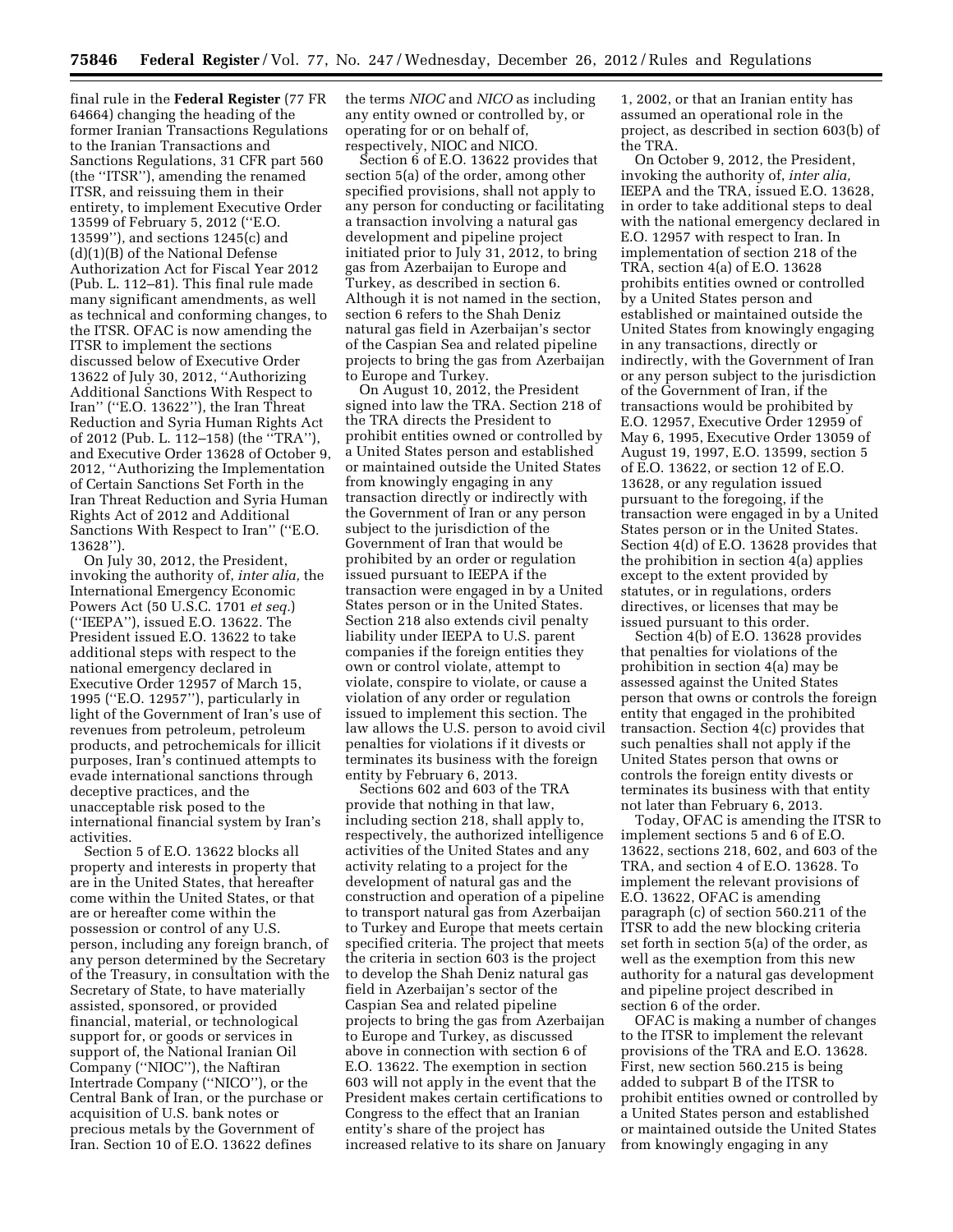transaction directly or indirectly with the Government of Iran or any person subject to the jurisdiction of the Government of Iran that would be prohibited by the ITSR if the transaction were engaged in by a United States person or in the United States. This new section also contains the exemptions set forth in sections 602 and 603 of the TRA for, respectively, U.S. intelligence activities and a natural gas-related project, as described above.

Second, new section 560.555 is being added to subpart E of the ITSR to authorize, from October 9, 2012, through March 8, 2013, all transactions ordinarily incident and necessary to the winding-down of transactions prohibited by new section 560.215, provided that the authorized transactions do not involve a U.S. person or occur in the United States. Paragraph (b) of section 560.555 specifies that this new general license does not authorize any transactions prohibited by section 560.205. Paragraph (c) of section 560.555 provides that transactions involving Iranian financial institutions are authorized pursuant to this new general license only if the property and interests in property of the Iranian financial institution are blocked solely pursuant to this part.

Third, another general license, new section 560.556, is being added to subpart E of the ITSR to authorize an entity owned or controlled by a United States person and established or maintained outside the United States (a ''U.S.-owned or -controlled foreign entity'') to engage in a transaction otherwise prohibited by section 560.215 that would be authorized by a general license set forth in or issued pursuant to this part if engaged in by a U.S. person or in the United States. Paragraph (b) of new section 560.556 provides that this section does not authorize any transaction by a U.S.-owned or -controlled foreign entity otherwise prohibited by section 560.215 if the transaction would be prohibited by any other part of chapter V of 31 CFR if engaged in by a U.S. person or in the United States.

Fourth, OFAC is amending several existing general licenses that, by their terms, apply to transactions by U.S. owned or -controlled foreign entities to exclude from the scope of each authorization any transaction by a U.S. owned or -controlled foreign entity otherwise prohibited by section 560.215 if the transaction would be prohibited by any other part of chapter V of 31 CFR if engaged in by a U.S. person or in the United States. This change is being made to sections 560.508, 560.509,

560.510, 560.522, 560.525, 560.530, 560.532, 560.539, and 560.553. OFAC is making further conforming changes to sections 560.532 and 560.539 to account for the new prohibition in section 560.215.

Fifth, OFAC is amending section 560.701 of subpart G of the ITSR by adding new paragraph (a)(3), which provides for civil penalties under section 206(b) of IEEPA (50 U.S.C. 1705(b)) to be imposed on a United States person if an entity owned or controlled by the United States person and established or maintained outside the United States violates, attempts to violate, conspires to violate, or causes a violation of the prohibition set forth in section 560.215, unless the United States person divests or terminates its business with the entity by February 6, 2013, such that the U.S. person no longer owns or controls the entity, as defined in new section 560.215.

Finally, OFAC is making two technical corrections to section 560.505 of subpart E of the ITSR.

## **Public Participation**

Because the amendment of the ITSR involves a foreign affairs function, the provisions of Executive Order 12866 and the Administrative Procedure Act (5 U.S.C. 553) requiring notice of proposed rulemaking, opportunity for public participation, and delay in effective date are inapplicable. Because no notice of proposed rulemaking is required for this rule, the Regulatory Flexibility Act (5 U.S.C. 601–612) does not apply.

#### **Paperwork Reduction Act**

The collections of information related to the ITSR are contained in 31 CFR part 501 (the ''Reporting, Procedures and Penalties Regulations''). Pursuant to the Paperwork Reduction Act of 1995 (44 U.S.C. 3507), those collections of information have been approved by the Office of Management and Budget under control number 1505–0164. An agency may not conduct or sponsor, and a person is not required to respond to, a collection of information unless the collection of information displays a valid control number.

### **List of Subjects in 31 CFR Part 560**

Administrative practice and procedure, Banks, Banking, Blocking of Assets, Brokers, Credit, Foreign Trade, Investments, Loans, Securities, Services, Iran.

For the reasons set forth in the preamble, the Department of the Treasury's Office of Foreign Assets Control amends part 560 of 31 CFR chapter V as follows:

## **PART 560—IRANIAN TRANSACTIONS AND SANCTIONS REGULATIONS**

■ 1. The authority citation for part 560 is revised to read as follows:

**Authority:** 3 U.S.C. 301; 18 U.S.C. 2339B, 2332d; 22 U.S.C. 2349aa–9; 22 U.S.C. 7201– 7211; 31 U.S.C. 321(b); 50 U.S.C. 1601–1651, 1701–1706; Pub. L. 101–410, 104 Stat. 890 (28 U.S.C. 2461 note); Pub. L. 110–96, 121 Stat. 1011 (50 U.S.C. 1705 note); Pub. L. 111– 195, 124 Stat. 1312 (22 U.S.C. 8501–8551); Pub. L. 112–81, 125 Stat. 1298; Pub. L. 112– 158, 126 Stat. 1214; E.O. 12613, 52 FR 41940, 3 CFR, 1987 Comp., p. 256; E.O. 12957, 60 FR 14615, 3 CFR, 1995 Comp., p. 332; E.O. 12959, 60 FR 24757, 3 CFR, 1995 Comp., p. 356; E.O. 13059, 62 FR 44531, 3 CFR, 1997 Comp., p. 217; E.O. 13599, 77 FR 6659, February 8, 2012; E.O. 13622, 77 FR 45897, August 2, 2012; E.O. 13628, 77 FR 62139, October 12, 2012.

### **Subpart B—Prohibitions**

\* \* \* \* \*

■ 2. Amend § 560.210 by revising paragraph (e) to read as follows:

## **§ 560.210 Exempt transactions.**

\* \* \* \* \* (e) *Official Business.* The prohibitions in § 560.211(a) through (c)(1) do not apply to transactions for the conduct of the official business of the Federal Government by employees, grantees, or contractors thereof.

 $\blacksquare$  3. Amend § 560.211 by revising paragraph (c) and Note 1 to paragraphs (a) through  $(c)$  of  $\S 560.211$  to read as follows:

## **§ 560.211 Prohibited transactions involving blocked property.**

\* \* \* \* \* (c) All property and interests in property that are in the United States, that hereafter come within the United States, or that are or hereafter come within the possession or control of any United States person, including any foreign branch, of the following persons are blocked and may not be transferred, paid, exported, withdrawn, or otherwise dealt in:

(1) Any person determined by the Secretary of the Treasury, in consultation with the Secretary of State, to be owned or controlled by, or to have acted or purported to act for or on behalf of, directly or indirectly, any person whose property and interests in property are blocked pursuant to paragraphs (a) through (c)(1) of this section; or

(2) Any person determined by the Secretary of the Treasury, in consultation with the Secretary of State, to have materially assisted, sponsored, or provided financial, material, or technological support for, or goods or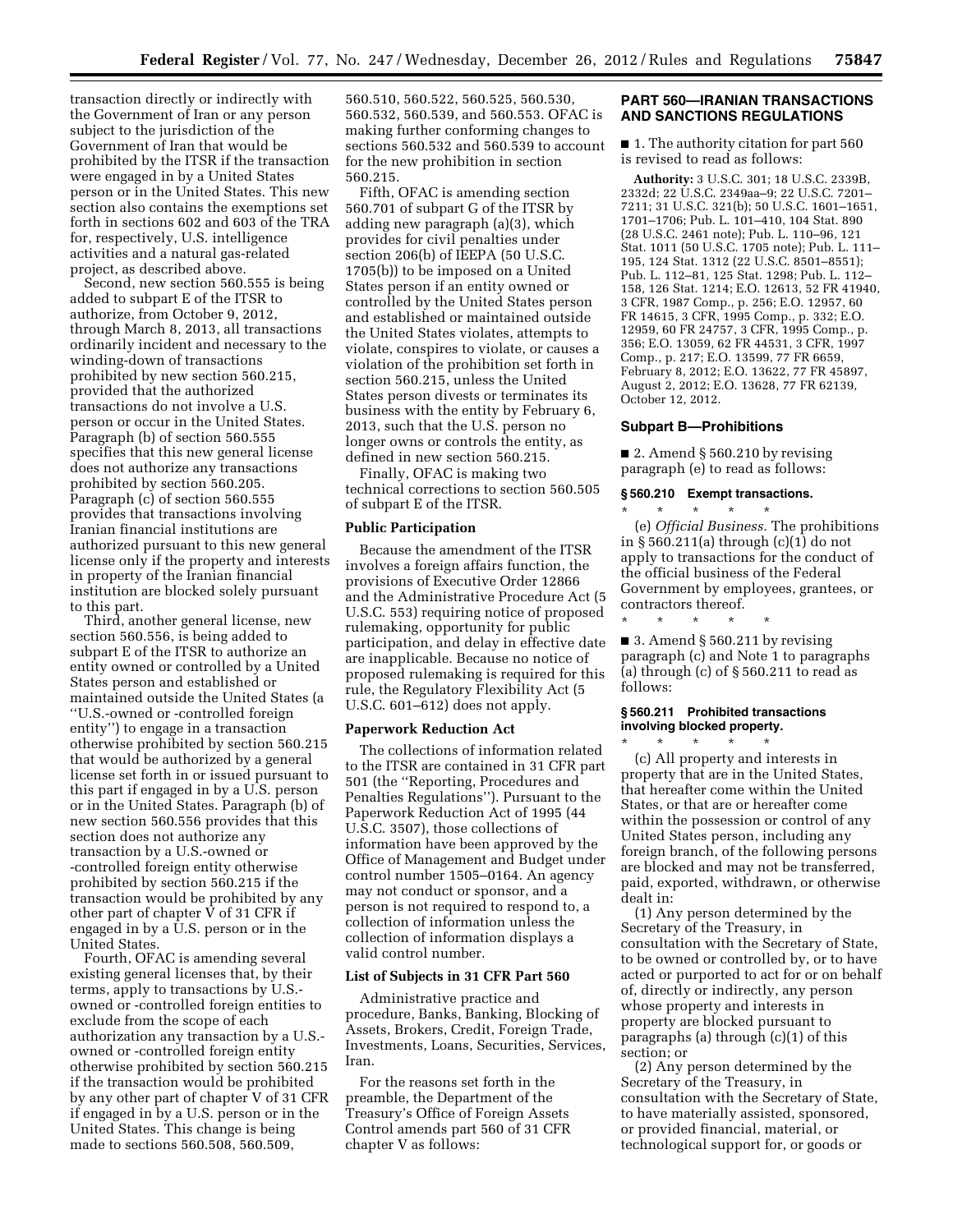services in support of, the National Iranian Oil Company (''NIOC''); the Naftiran Intertrade Company (''NICO''); any entity owned or controlled by, or operating for or on behalf of, NIOC or NICO; the Central Bank of Iran; or the purchase or acquisition of U.S. bank notes or precious metals by the Government of Iran. This paragraph shall not apply with respect to any person for conducting or facilitating a transaction that involves a natural gas development and pipeline project initiated prior to July 31, 2012, to bring gas from Azerbaijan to Europe and Turkey in furtherance of a production sharing agreement or license awarded by a sovereign government other than the Government of Iran before July 31, 2012.

**Note to Paragraph (c)(2) of § 560.211:** The natural gas development and pipeline project referred to in this paragraph is the project to develop the Shah Deniz natural gas field in Azerbaijan's sector of the Caspian Sea and related pipeline projects to bring the gas from Azerbaijan to Europe and Turkey.

**Note 1 to Paragraphs (a) Through (c) of § 560.211:** The names of persons identified as already blocked or designated for blocking pursuant to Executive Order 13599 of February 5, 2012, and Executive Order 13622 of July 30, 2012, whose property and interests in property therefore are blocked pursuant to this section, are published in the **Federal Register** and incorporated into the Office of Foreign Assets Control's Specially Designated Nationals and Blocked Persons List (''SDN List'') with the identifier ''[IRAN].'' The SDN List is accessible through the following page on the Office of Foreign Control's Web site: *[www.treasury.gov/sdn](http://www.treasury.gov/sdn)*. Additional information pertaining to the SDN List can be found in Appendix A to this chapter. *See* § 560.425 concerning entities that may not be listed on the SDN List but whose property and interests in property are nevertheless blocked pursuant to this section. Executive Order 13599 blocks the property and interests in property of the Government of Iran and Iranian financial institutions, as defined in § 560.304 and § 560.324, respectively. The property and interests in property of persons falling within the definitions of the terms *Government of Iran*  and *Iranian financial institution* are blocked pursuant to this section regardless of whether the names of such persons are published in the **Federal Register** or incorporated into the SDN List.

\* \* \* \* \*

■ 4. Add new section § 560.215 to read as follows:

## **§ 560.215 Prohibitions on foreign entities owned or controlled by U.S. persons.**

(a) Except as otherwise authorized pursuant to this part, an entity that is owned or controlled by a United States person and established or maintained outside the United States is prohibited

from knowingly engaging in any transaction, directly or indirectly, with the Government of Iran or any person subject to the jurisdiction of the Government of Iran that would be prohibited pursuant to this part if engaged in by a United States person or in the United States.

**Note to Paragraph (a) of § 560.215:** If a transaction is exempt from the prohibitions of this part if engaged in by a U.S. person, it would not be prohibited for an entity that is owned or controlled by a United States person and established or maintained outside the United States (a ''U.S.-owned or -controlled foreign entity'') to engage in the transaction to the same extent that it would not be prohibited for the U.S. person to engage in the transaction and provided that the U.S.-owned or -controlled foreign entity satisfies all the requirements of the exemption. *See also* § 560.556 of this part for a general license authorizing a U.S.-owned or -controlled foreign entity to engage in a transaction otherwise prohibited by § 560.215 that would be authorized by a general license set forth in or issued pursuant to this part if engaged in by a U.S. person or in the United States, subject to certain exclusions. Finally, if a transaction prohibited by § 560.215 is one for which a U.S. person might apply for a specific license—for example, the exportation of medical devices to Iran—a U.S.-owned or -controlled foreign entity may apply for a specific license to engage in the transaction.

(b) *Definitions:* (1) For purposes of paragraph (a) of this section, an entity is ''owned or controlled'' by a United States person if the United States person:

(i) Holds a 50 percent or greater equity interest by vote or value in the entity;

(ii) Holds a majority of seats on the board of directors of the entity; or

(iii) Otherwise controls the actions, policies, or personnel decisions of the entity.

(2) For purposes of paragraph (a) of this section, the term *knowingly* means that the person engages in the transaction with actual knowledge or reason to know.

(3) For purposes of paragraph (a) of this section, a person is ''subject to the jurisdiction of the Government of Iran'' if the person is organized under the laws of Iran or any jurisdiction within Iran, ordinarily resident in Iran, or in Iran, or owned or controlled by any of the foregoing.

**Note to Paragraph (b) of § 560.215:** *See*  § 560.304 of this part for the definition of the term *Government of Iran.* 

(c) The prohibition in paragraph (a) of this section does not apply to any activity relating to a project:

(1) For the development of natural gas and the construction and operation of a pipeline to transport natural gas from Azerbaijan to Turkey and Europe;

(2) That provides to Turkey and countries in Europe energy security and energy independence from the Government of the Russian Federation and the Government of Iran; and

(3) That was initiated before August 10, 2012, pursuant to a productionsharing agreement, or an ancillary agreement necessary to further a production-sharing agreement, entered into with, or a license granted by, the government of a country other than Iran before August 10, 2012.

**Note to Paragraph (c) of § 560.215:** The exemption in paragraph (c) of this section applies to the Shah Deniz natural gas field in Azerbaijan's sector of the Caspian Sea and related pipeline projects to bring the gas from Azerbaijan to Europe and Turkey.

(d) The prohibition in paragraph (a) of this section does not apply to the authorized intelligence activities of the United States Government.

**Note to § 560.215:** A U.S. person is subject to the civil penalties provided for in section 206(b) of the International Emergency Economic Powers Act (''IEEPA'') (50 U.S.C. 1705(b)) if any foreign entity that it owns or controls violates the prohibition set forth in this section. *See* § 560.701(a)(3) of this part for civil penalties.

### **Subpart E—Licenses, Authorizations, and Statements of Licensing Policy**

 $\blacksquare$  5. Amend § 560.505 by revising paragraph (a)(2) and the Note to § 560.505 to read as follows:

### **§ 560.505 Activities and services related to certain nonimmigrant and immigrant categories authorized.**

# (a)(1) \* \* \*

(2) U.S. persons are authorized to export services to Iran in connection with the filing of an individual's application for the non-immigrant visa categories listed in paragraph (a)(1) of this section.

\* \* \* \* \*

**Note to § 560.505:** *See* § 560.554 of this part for general licenses authorizing the importation and exportation of services related to conferences in the United States or third countries.

■ 6. Amend § 560.508 by redesignating paragraph (b) as paragraph (c) and adding new paragraph (b) to read as follows:

# **§ 560.508 Telecommunications and mail transactions authorized.**

\* \* \* \* \* (b) Paragraph (a) of this section does not authorize any transaction by an entity owned or controlled by a United States person and established or maintained outside the United States otherwise prohibited by § 560.215 if the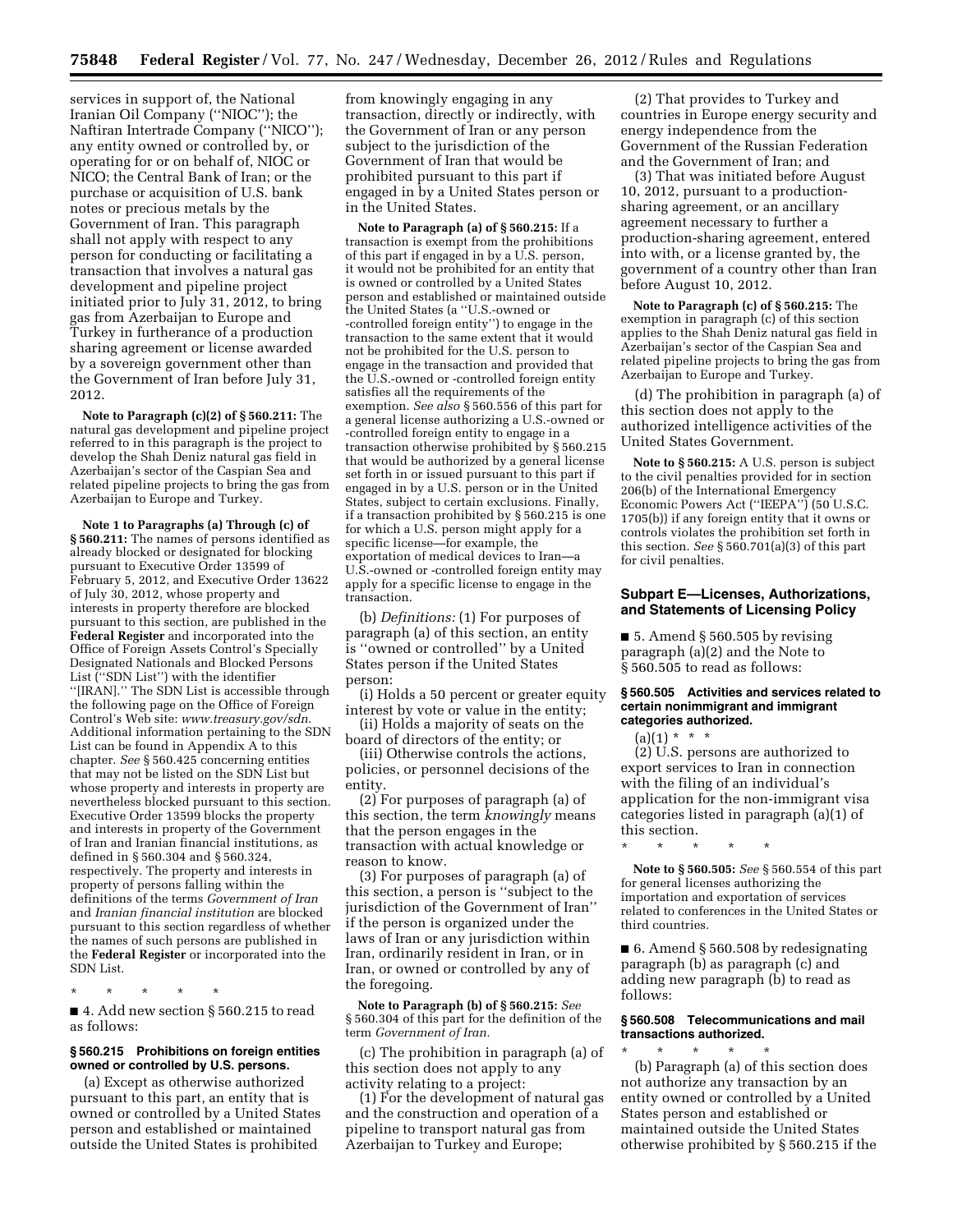transaction would be prohibited by any other part of this chapter V if engaged in by a U.S. person or in the United States.

\* \* \* \* \*

 $\blacksquare$  7. Add new paragraph (c) to § 560.509 to read as follows:

### **§ 560.509 Certain transactions related to patents, trademarks, and copyrights authorized.**

\* \* \* \* \*

(c) This section does not authorize any transaction by an entity owned or controlled by a United States person and established or maintained outside the United States otherwise prohibited by § 560.215 if the transaction would be prohibited by any other part of this chapter V if engaged in by a U.S. person or in the United States.

 $\blacksquare$  8. Add new paragraph (e) to § 560.510 to read as follows:

### **§ 560.510 Transactions related to the resolution of disputes between the United States or United States nationals and the Government of Iran.**

\* \* \* \* \*

(e) This section does not authorize any transaction by an entity owned or controlled by a United States person and established or maintained outside the United States otherwise prohibited by § 560.215 if the transaction would be prohibited by any other part of this chapter V if engaged in by a U.S. person or in the United States.

■ 9. Amend § 560.522 by redesignating the existing text as paragraph (a) and adding new paragraph (b) to read as follows:

## **§ 560.522 Allowable payments for overflights of Iranian airspace.**

\* \* \* \* \* (b) This section does not authorize any transaction by an entity owned or controlled by a United States person and established or maintained outside the United States otherwise prohibited by § 560.215 if the transaction would be prohibited by any other part of this chapter V if engaged in by a U.S. person or in the United States.

■ 10. Add new paragraph (e) to § 560.525 to read as follows:

## **§ 560.525 Provision of certain legal services.**

\* \* \* \* \* (e) This section does not authorize any transaction by an entity owned or controlled by a United States person and established or maintained outside the United States otherwise prohibited by § 560.215 if the transaction would be prohibited by any other part of this chapter V if engaged in by a U.S. person or in the United States.

■ 11. Add new paragraph (g) to § 560.530 to read as follows:

### **§ 560.530 Commercial sales, exportation, and reexportation of agricultural commodities, medicine, and medical devices.**

\* \* \* \* \* (g) *Excluded transactions by U.S. owned or* -*controlled foreign entities.*  Nothing in this section or in any general license set forth in or issued pursuant to this section authorizes any transaction by an entity owned or controlled by a United States person and established or maintained outside the United States otherwise prohibited by § 560.215 if the transaction would be prohibited by any other part of this chapter V if engaged in by a U.S. person or in the United States.

 $\blacksquare$  12. Amend § 560.532 by revising paragraphs (a)(3) and (a)(4) and adding new paragraph (e) to read as follows:

### **§ 560.532 Payment for and financing of exports and reexports of agricultural commodities, medicine, and medical devices.**

 $(a) * * * *$ 

(3) Financing by third-country financial institutions that are not United States persons, entities owned or controlled by United States persons and established or maintained outside the United States, Iranian financial institutions, or the Government of Iran. Such financing may be confirmed or advised by U.S. financial institutions and by financial institutions that are entities owned or controlled by United States persons and established or maintained outside the United States; or

(4) Letter of credit issued by an Iranian financial institution whose property and interests in property are blocked solely pursuant to this part. Such letter of credit must be initially advised, confirmed, or otherwise dealt in by a third-country financial institution that is not a United States person, an entity owned or controlled by a United States person and established or maintained outside the United States, an Iranian financial institution, or the Government of Iran before it is advised, confirmed, or dealt in by a U.S. financial institution or a financial institution that is an entity owned or controlled by a United States person and established or maintained outside the United States.

\* \* \* \* \* (e) Nothing in this section authorizes any transaction by an entity owned or controlled by a United States person and established or maintained outside the United States otherwise prohibited by § 560.215 if the transaction would be prohibited by any other part of this chapter V if engaged in by a U.S. person or in the United States.

■ 13. Amend § 560.539 by revising paragraphs (a)(4), (a)(5), (b)(2), and (b)(3) and adding new paragraph (b)(4) to read as follows:

## **§ 560.539 Official activities of certain international organizations.**

 $(a) * * * *$ (4) Funds transfers to or from accounts of the international organizations covered in this section, provided that funds transfers to or from Iran are not routed through an account of an Iranian bank on the books of a U.S. financial institution or a financial institution that is an entity owned or controlled by a United States person and established or maintained outside the United States; and

(5) The operation of accounts for employees, contractors, and grantees located in Iran of the international organizations covered in this section. Transactions conducted through these accounts must be solely for the employee's, contractor's, or grantee's personal use and not for any commercial purposes in or involving Iran. Any funds transfers to or from an Iranian bank must be routed through a third-country bank that is not a United States person or an entity owned or controlled by a United States person and established or maintained outside the United States.

(b) \* \* \*

(2) The reexportation to Iran of any U.S.-origin goods or technology listed on the CCL;

(3) The exportation or reexportation from the United States or by a U.S. person, wherever located, to Iran of any services not necessary and ordinarily incident to the official business in Iran. Such transactions require separate authorization from OFAC; or

(4) Any transaction by an entity owned or controlled by a United States person and established or maintained outside the United States otherwise prohibited by § 560.215 if the transaction would be prohibited by any other part of this chapter V if engaged in by a U.S. person or in the United **States** 

\* \* \* \* \* ■ 14. Add new paragraph (d) to § 560.553 to read as follows:

# **§ 560.553 Payments from funds originating outside the United States authorized.**

\* \* \* \* \* (d) Nothing in this section authorizes any transaction by an entity owned or controlled by a United States person and established or maintained outside